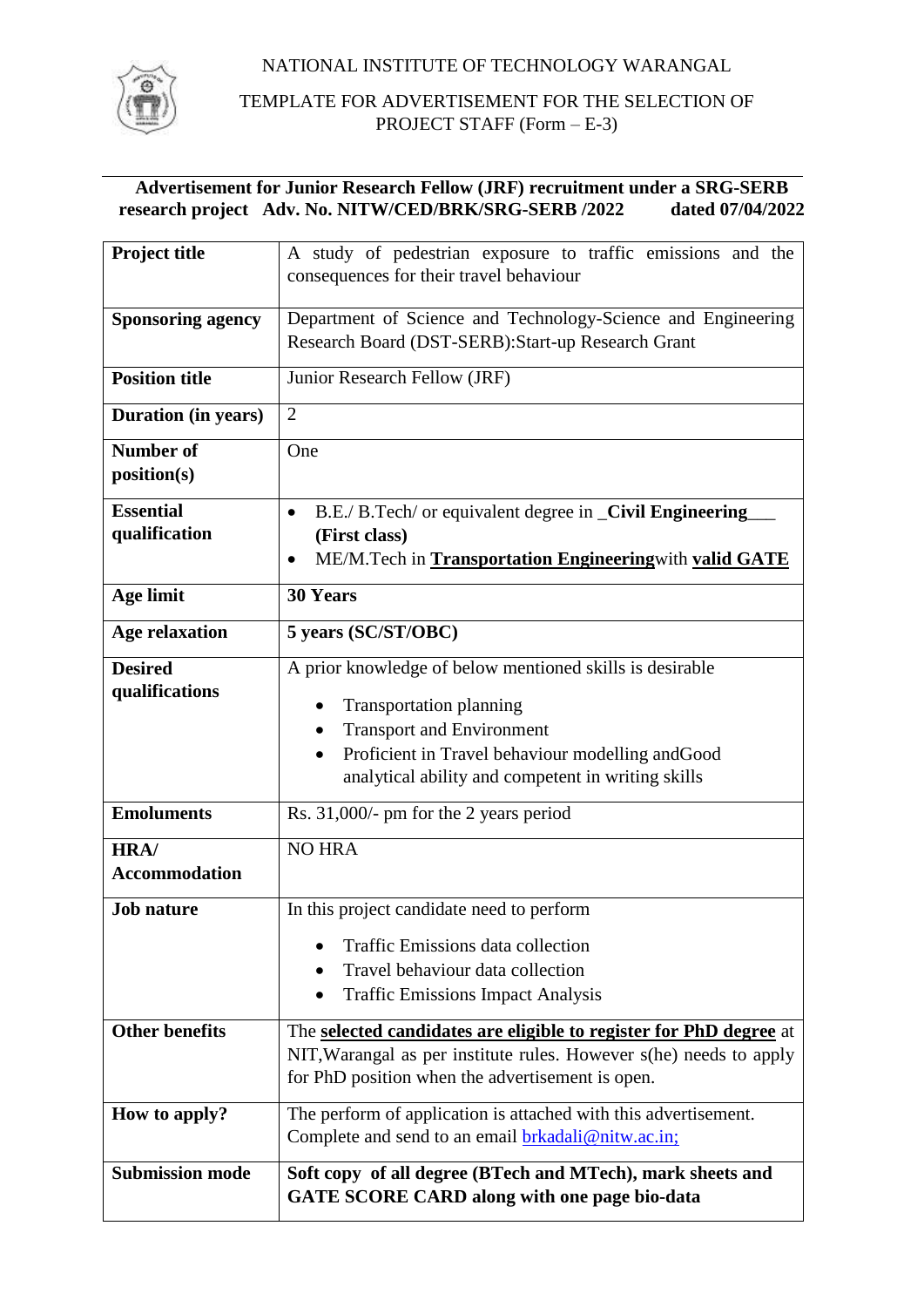| Last date to apply                                                                         | $07th$ May 2022                                                                    |  |  |  |  |
|--------------------------------------------------------------------------------------------|------------------------------------------------------------------------------------|--|--|--|--|
|                                                                                            |                                                                                    |  |  |  |  |
| Whom to contact?                                                                           | Dr. B Raghuram Kadali (PI)                                                         |  |  |  |  |
|                                                                                            | <b>Assistant Professor</b>                                                         |  |  |  |  |
|                                                                                            |                                                                                    |  |  |  |  |
|                                                                                            | Civil Engineering Department                                                       |  |  |  |  |
|                                                                                            | NIT Warangal $-506004$                                                             |  |  |  |  |
|                                                                                            | Telangana State, India                                                             |  |  |  |  |
| <b>Contact Email ID</b>                                                                    | brkadali@nitw.ac.in                                                                |  |  |  |  |
|                                                                                            |                                                                                    |  |  |  |  |
|                                                                                            |                                                                                    |  |  |  |  |
| <b>Please note:</b>                                                                        |                                                                                    |  |  |  |  |
| $\circ$                                                                                    | The position is purely temporary                                                   |  |  |  |  |
| Please enclose a brief resume/curriculum vitae/bio-data along with the<br>$\bigcirc$       |                                                                                    |  |  |  |  |
| applications form                                                                          |                                                                                    |  |  |  |  |
| List of eligible candidates will be announced on the institute website and also<br>$\circ$ |                                                                                    |  |  |  |  |
| intimated through email or phone.                                                          |                                                                                    |  |  |  |  |
|                                                                                            |                                                                                    |  |  |  |  |
|                                                                                            | Shortlisted candidate will have to attend an interview (ONLINE/OFFLINE)<br>$\circ$ |  |  |  |  |
| If Interview need to be conducted online, candidates are expected to have good<br>$\circ$  |                                                                                    |  |  |  |  |
| internet connection                                                                        |                                                                                    |  |  |  |  |

o No TA/DA will be paid for attending interview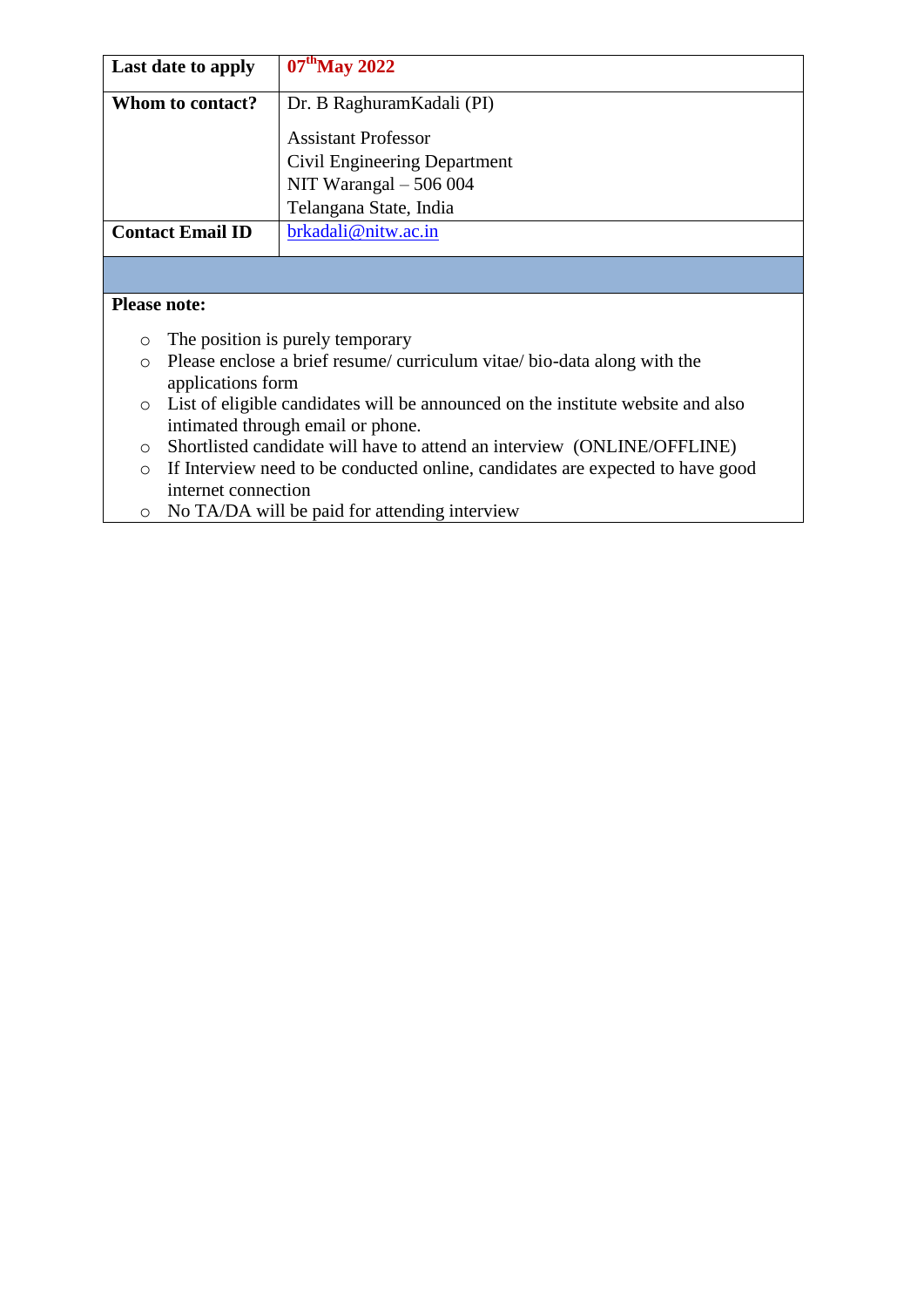# **APPLICATION FOR THE POSITION OF JRF POSITION UNDER SRG-SERB SPONSORED RESEARCH PROJECT**

### **Adv. No. NITW/CED/BRK/ SRG-SERB /2022 dated 07/04/2022**

(Please enclose a copy of bio-data/ resume/ curriculum-vitae)

## **1. Name of the candidate**

- **2. Father's name**
- **3. Date of birth (DD/MM/YYYY)**
- **4. Sex** Male/ Female
- **5.** Marital status Single/ married
- **6. Category** OC/OBC/SC/ST

### **7. Educational qualifications**

| Degree               | Specialization/ | Board/     | Year of | Class | Percentage/ |
|----------------------|-----------------|------------|---------|-------|-------------|
|                      | subjects        | University | passing |       | <b>CGPA</b> |
| <b>SSC</b>           |                 |            |         |       |             |
|                      |                 |            |         |       |             |
|                      |                 |            |         |       |             |
|                      |                 |            |         |       |             |
|                      |                 |            |         |       |             |
| Intermediate/Diploma |                 |            |         |       |             |
|                      |                 |            |         |       |             |
|                      |                 |            |         |       |             |
|                      |                 |            |         |       |             |
| B.E./B.Tech          |                 |            |         |       |             |
|                      |                 |            |         |       |             |
|                      |                 |            |         |       |             |
|                      |                 |            |         |       |             |
|                      |                 |            |         |       |             |
| M.Tech.              |                 |            |         |       |             |
|                      |                 |            |         |       |             |
|                      |                 |            |         |       |             |
|                      |                 |            |         |       |             |
|                      |                 |            |         |       |             |
|                      |                 |            |         |       |             |
|                      |                 |            |         |       |             |

# **8. GATE/ NET/ ICMR/ DBT-SRF score earned/ qualified**

| Score                       | Year appeared | Score | All India rank |
|-----------------------------|---------------|-------|----------------|
| <b>GATE/NET/</b><br>mention |               |       |                |